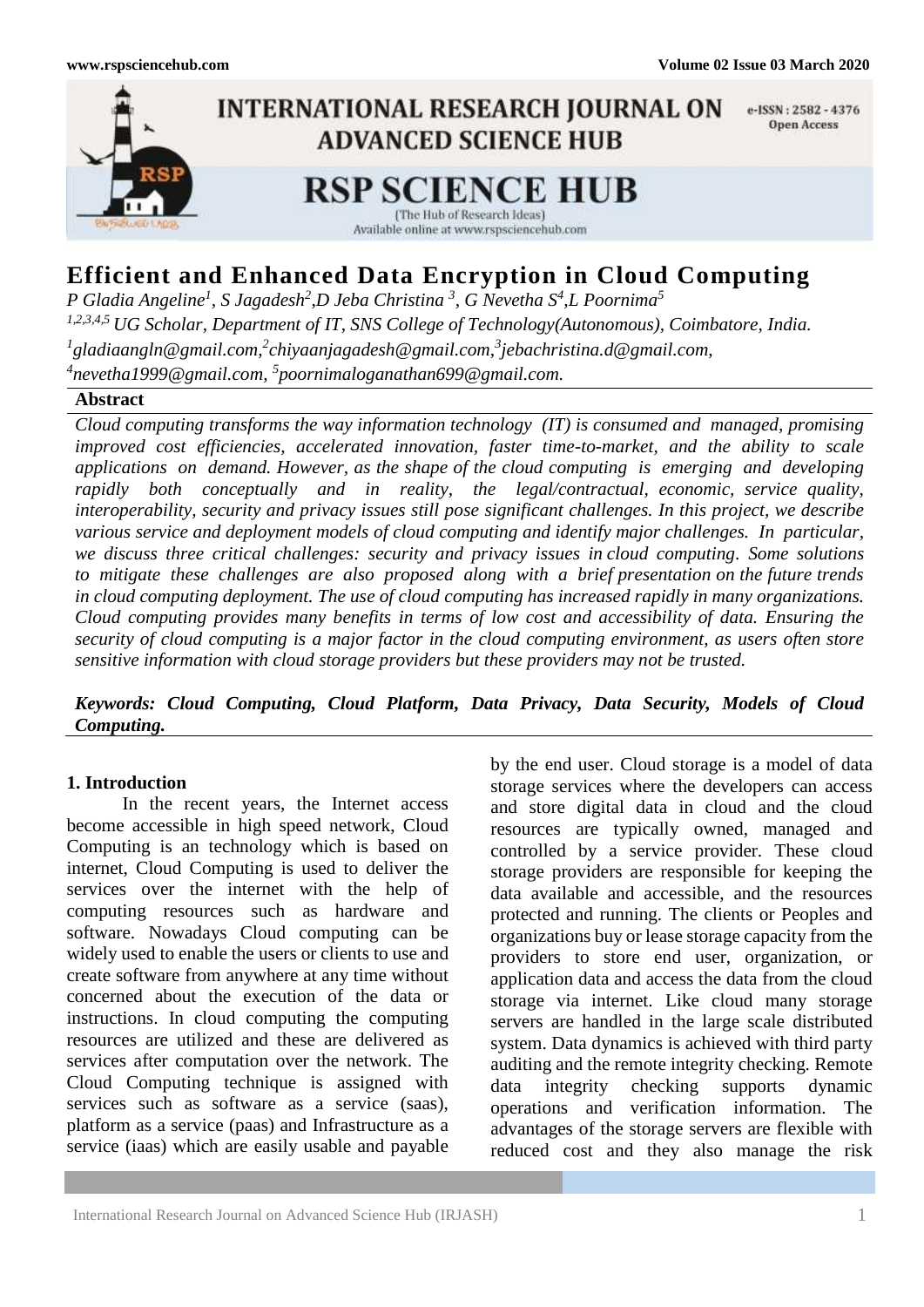associated with data loss. The data is properly stored and prevented by the remote services. The remote data integrity checking procedure ensures high cloud storage reliability, improved error localization and also easily identifies misbehaving server in the cloud storage and detects the errors in the data. In the future work well-organized flexible storage schemeis designed by partitioning algorithm to guarantee the accessibility of data and data correctness.

## **2. Literature Survey**

Big data is a concept which is used to describe a huge amount of both structured and unstructured data that is so large. It becomes very difficult to process such data using traditional database models like (DBMS, RDMS) and software methodologies. A most important concern is that, if the volume of data is too big or it moves too fast or it exceeds current processing capacity, then it becomes a risky one.[1-3]

Big data has the ability to provide, improve operations and it makes process faster, and take more intelligent decisions for the organizations. It gets origin from Web search companies who had the problem of querying very large distributed aggregations of loosely-structured data. But, the challenge of keeping those huge amounts of structured and unstructured data leads to the change, as a result of increase in number of data sharing devices. When big data is effectively captured and analyzed efficiently, it can lead to efficiency improvements, increased sales, lower costs, better customer service, and improved products service. Companies are able to gain a more complete understanding of their business, and their customers.

Cloud computing is a technology to access the resources available in the servers through Internet. Cloud computing technology becomes popular in the recent years due to its several advantages over traditional methods, like flexibility, scalability, agility, elasticity, energy efficiency, transparency, and cost saving. Cloud resources are shared resources which can be accessed by any one, anytime and anywhere. It is accessible through any devices like mobile, desktops, laptops, tablets etc… The resources and information are provided for the users based on

demand services. It allows the users to pay only for the resources and workloads they use. Cloud is nothing but a server and a number of servers interconnected through it. Cloud providers are the one who own large data centres with massive computation and storage capacities. They sell these capacities on-demand to the cloud users who can be software, service, or content providers for the users over the internet. In the recent years the major cloud providers are Google, Microsoft, and Amazon etc. Traditional Cryptography encryption techniques such as identity based encryption, public key encryption etc, are used to provide security to the data from third party hackers. By employing traditional mechanisms it is not possible to protect some confidential sensitive information being leaked to the public and also to the cloud server [4,5]. This is because traditional mechanisms do not consider the anonymity of a cipher text sender or receiver. Accordingly anyone with the knowledge of obtaining a cipher text can obtain the public key of the text, which means hacker will know the owner of the text. Public key encryption (PKE) is the more frequently used encryption mechanism which allows a data sender to encrypt data by using the public key of the receiver such that, only the valid recipient can access gain to those data. Public key type of encryption does not support anonymity, update of cipher text receiver which is required to maintain consistency and efficiency [4-7]. There are some traditional mechanisms such as anonymous IBE which consider anonymity of cipher text sender and receiver, but it does not support the update of cipher text recipients. [8-10] Traditional encryption mechanisms are applicable only for small amount of data. If the encrypted data is large, encryption and de-encryption process might be a time consuming and a costlier one. [11- 14]

# **2.1 Existing System:**

In contrast to traditional solutions, where the IT services are under proper physical, logical and personnel controls, Cloud Computing moves the application software and databases to the large data centers, where the management of the data and services may not be fully trustworthy. This unique attribute, however, poses many new security challenges which have not been well understood. Disadvantages of Existing System:

1. No user data privacy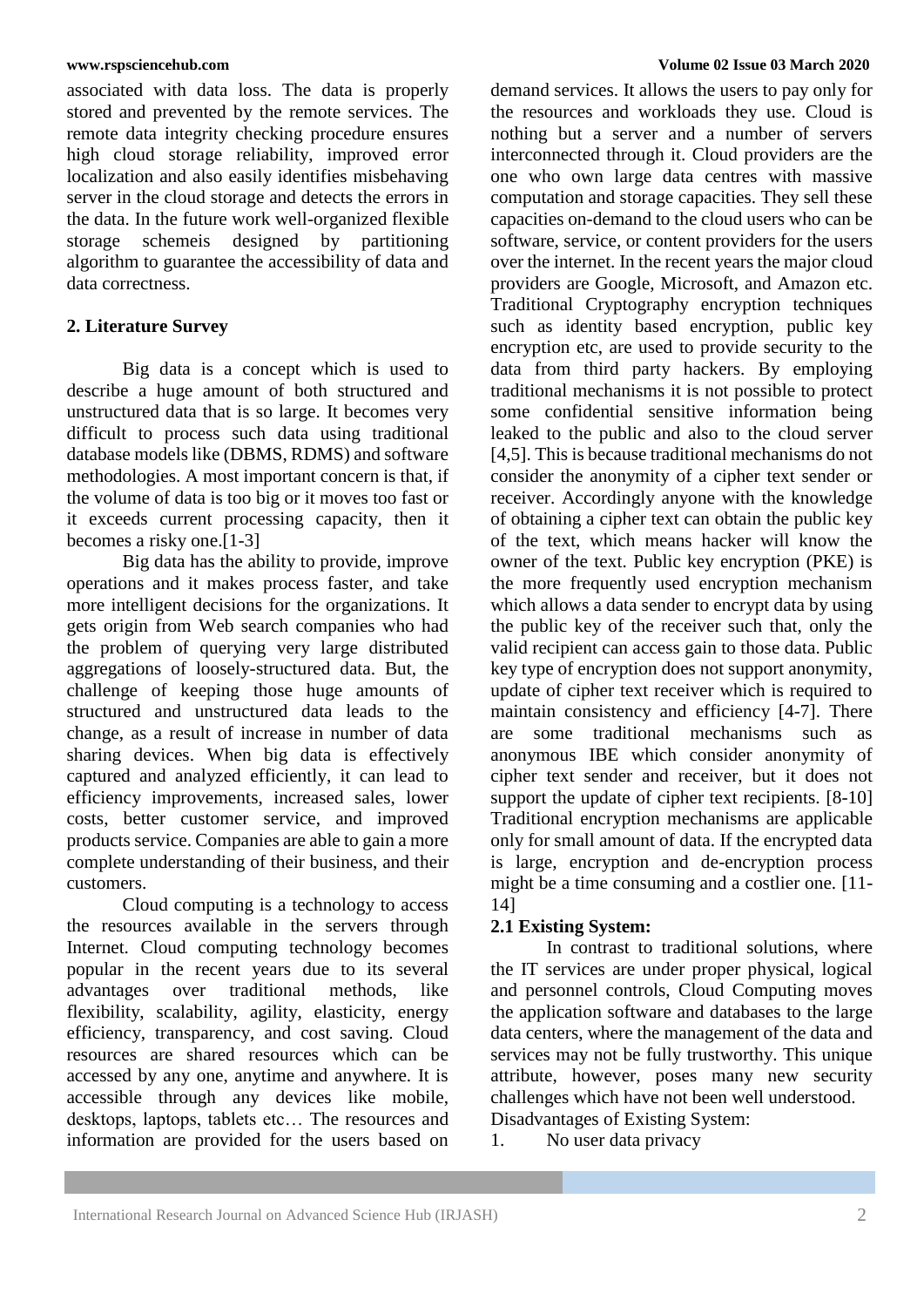2. Security risks towards the correctness of the data in cloud

#### **2.2 Proposed System:**

We focus on cloud data storage security, which has always been an important aspect of quality of service. To ensure the correctness of users' data in the cloud, we propose an effective and flexible distributed scheme with two salient features, opposing to its predecessors. By utilizing the encryption keys our scheme achieves the integration of storage correctness insurance. Unlike most prior works, the new scheme further supports secure and efficient dynamic operations on data blocks, including: data update, delete and append. Advantages of Proposed System:

A. In this paper, we propose an effective and flexible distributed scheme with explicit dynamic data support to ensure the correctness of users' data in the cloud.

B. Cloud computing is not just a third party data warehouse. The data stored in the cloud may be frequently updated by the users, including insertion, deletion, modification, appending, etc. To ensure storage correctness under dynamic data update is hence of paramount importance. However, this dynamic feature also makes traditional integrity insurance techniques futile and entails new solutions

# **3. User Module**

### A. User Registration:

Before logging to the cloud, user has to register their details like user id, password. This registration will used to avoid anonymous users. By this user will get a user name and password for their account. Every user must be register then only they can log in the cloud.

#### B.Log in:

In this module user enter their user name and password what they registered. After log in to cloud user can manage their cloud data.

### C. Upload File:

In this module user can upload the file to cloud, for each files uploaded, random private key is generated and these private keys will encrypt the uploaded file and gets stored in cloud. User can view the encrypted file that is stored in cloud. User can select the available Cloud Service Provider and store the data in cloud.

### D. View Uploaded File

In this module user can view the original uploaded file by specifying public key given for specific uploaded file by Cloud Service Provider. Once again user has to enter Private Key given for specific uploaded file. Here double decryption is done to get the original data. If a hacker gets the access to uploaded file, only encrypted data will be shown to him, instead of original data.

#### **4. Cloud service provider module**

#### A. Log in:

In this module Cloud Service Provider enter their user name and password. After log in to cloud, for each user files uploaded, random public key is generated and these public keys will encrypt the uploaded file and gets stored in cloud.

#### B. View Encrypted File

Cloud Service Provider can view the encrypted file that is stored in cloud. Cloud Service Provider can view the available user files that are allotted to them. He can't view other Cloud Service Provider files.

### **5. System requirements**

A.Hardware Requirements

| Processor                      | $:$ pentium iv  |
|--------------------------------|-----------------|
| Hard disk capacity             | $\div$ 400gb    |
| Monitor                        | : $14$ "samtron |
| Internal memory capacity: 2gb  |                 |
| Keyboard: logitech of 104 keys |                 |
| Cpu clock                      | $: 1.08$ ghz    |
| Mouse                          | $:$ logitech    |
|                                |                 |

B. Software Requirements

| Language | $:$ php   |
|----------|-----------|
| Database | $:$ mysql |

### 6. **Conclusion and future work**

Cloud computing is changing the way IT,